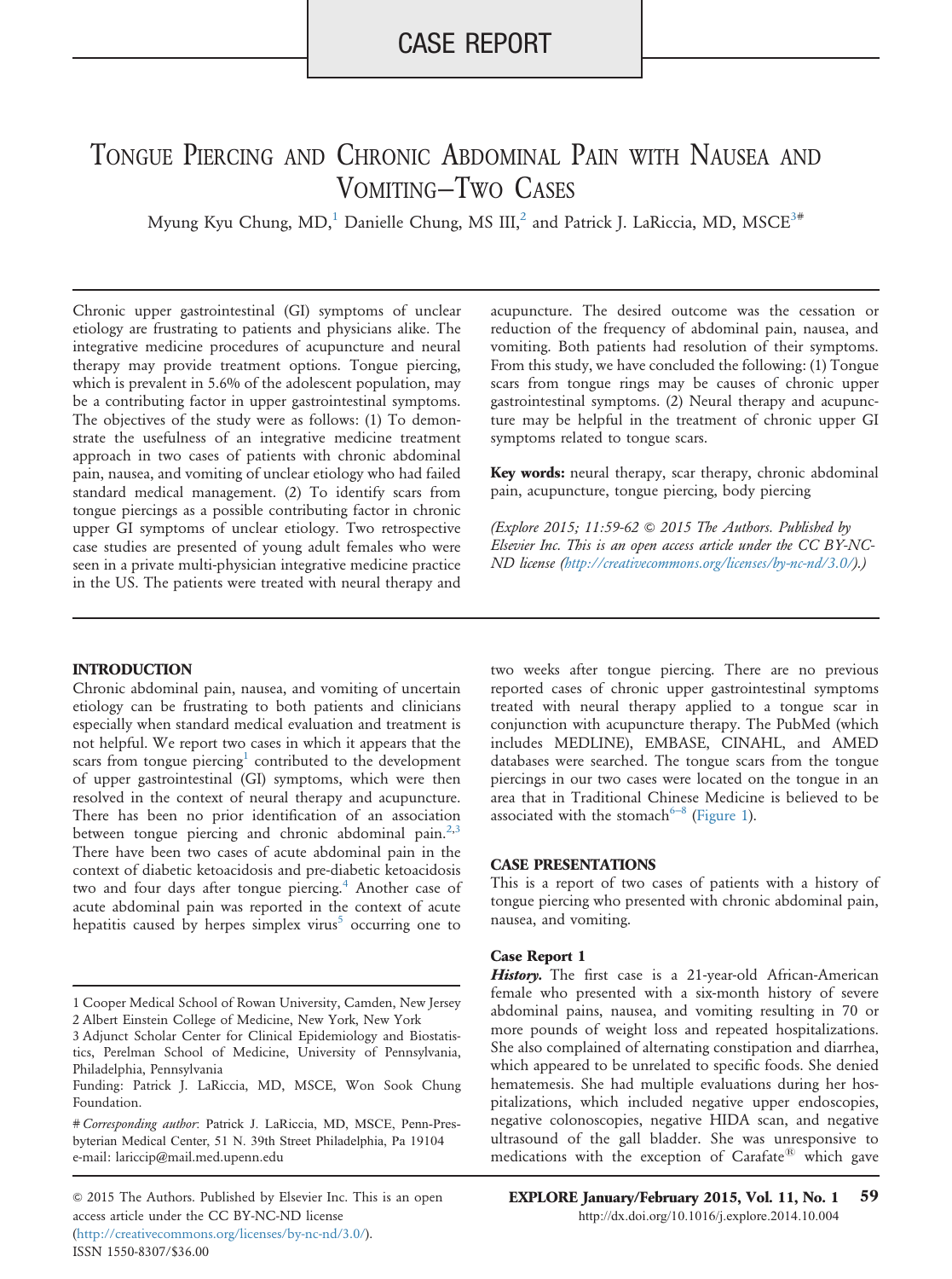<span id="page-1-0"></span>

Figure 1. Chinese Medicine correspondence areas of the tongue.

her some mild relief. Past surgical history included tonsillectomy at the age of nine years, tattoo on her right arm, and a tongue piercing five years prior.

Review of systems included generalized fatigue and difficulty urinating. Her medications included Reglan®, Proto- $\text{mix}^{\circledR}$ , Nexium $^{\circledR}$ , Percocet $^{\circledR}$ , and Carafate $^{\circledR}$ . Family history was notable for diabetes in her father and grandmother and hypertension in her mother.

Physical examination. The patient was an African-American, mildly obese female who appeared to be anxious and somewhat chronically ill. She had a tongue ring, which was located approximately 1.5 cm from the tip of her tongue. A tonsillectomy scar was visible on the right side of the pharynx. She had mild, nonspecific tenderness of her epigastrium. The rest of her physical examination was unremarkable.

**Integrative medicine treatments.** We removed her tongue ring and injected the side of her tongue piercing scar with 2 cc of 0.5% preservative-free procaine. We also injected about 1 cc of 0.5% preservative-free procaine to her right tonsil scar. Remarkably within five minutes of injecting her tongue ring scar, she stated that her constant nausea feeling had markedly reduced.

First follow-up visit eight days later. Her pain level had been markedly reduced. She had only one episode of vomiting since the last visit. She stated that her abdominal pain was 90% improved. Her eating and sleeping had markedly improved.

During her visit, we re-injected her tongue ring scar area and also her tonsil scar. We performed acupuncture bilaterally on the acupuncture points Spleen 9, Spleen 6, and Pericardium 7 without electricity.

Second follow-up visit one month later. She reported improvement. Treatments included a repeat injection of her tongue scar. Acupuncture was performed on the ears and the body. Ear needles were placed on the tongue and esophagus points of the right ear and on the stomach point of the left ear. All ear points were Nogier Phase 1 points. Body points included Pericardium 6, Spleen 6, Spleen 9, and Stomach 36 bilaterally.

Third follow-up visit six years later. The patient had been lost to follow-up for almost six years. She reported that during this interval she had a few years of complete relief punctuated by an occasional symptomatic episode. She stated that in the last two years, her symptoms had returned in full force. Her symptom complex now also included mid back pain. Upon injection of 2 cc of 0.5% preservative-free procaine into her tongue ring scar, she had immediate total symptom relief. This relief lasted a few hours after which her new baseline symptoms where improved 30–40%. She is due in for further evaluation and treatment.

#### Case Report 2

History. The second case is a 19-year-old white female who presented with a two-year history of abdominal pain, nausea, vomiting, reflux symptoms, sensation of stomach fullness, appetite disturbance, dizziness, and dyspnea. Review of systems revealed that she also had frequent headaches.

Previous evaluations included an abdominal computed tomographic (CT) scan, upper GI, and ultrasound of the gall bladder, all of which were negative.

Past medical and surgical history included frequent tonsillitis at the age of 11 years and wisdom tooth extractions.

Medications included Celexa<sup>®</sup>, Prevacid®, and birth control pills.

Family history included hypothyroidism in the mother and cardiac problems in the maternal grandmother.

Physical examination. Initial physical examination revealed a healthy looking female who appeared distressed about her chronic problem. Her examination was unremarkable except for mild diffuse tenderness in her epigastrium; there was no hepatosplenomegaly. She had a scar near the umbilicus from a previous belly ring and a small right lower leg scar near the medial malleolus from a mole removal during infancy.

Her first neural therapy treatment consisted of an intralesional injection of 2–3 cc of 0.5% preservative-free procaine into her belly ring scar and her leg scar. Acupuncture was performed bilaterally at body acupuncture points Spleen 6, Spleen 9, Pericardium 6, Stomach 28, right Stomach 24, and Governing Vessel 24.5.

First follow-up visit. Three weeks later, she stated that her GI symptoms had not improved, although her headaches had improved. Her symptoms still occurred all day every day and overall were rated 8/10 in severity.

On physical examination, we discovered that she had a tongue ring scar that we did not notice on her first visit. Otherwise, her examination was unremarkable.

Treatment included the injection of her tongue ring scar as well as her belly ring scar with 1 cc of 0.5% preservative-free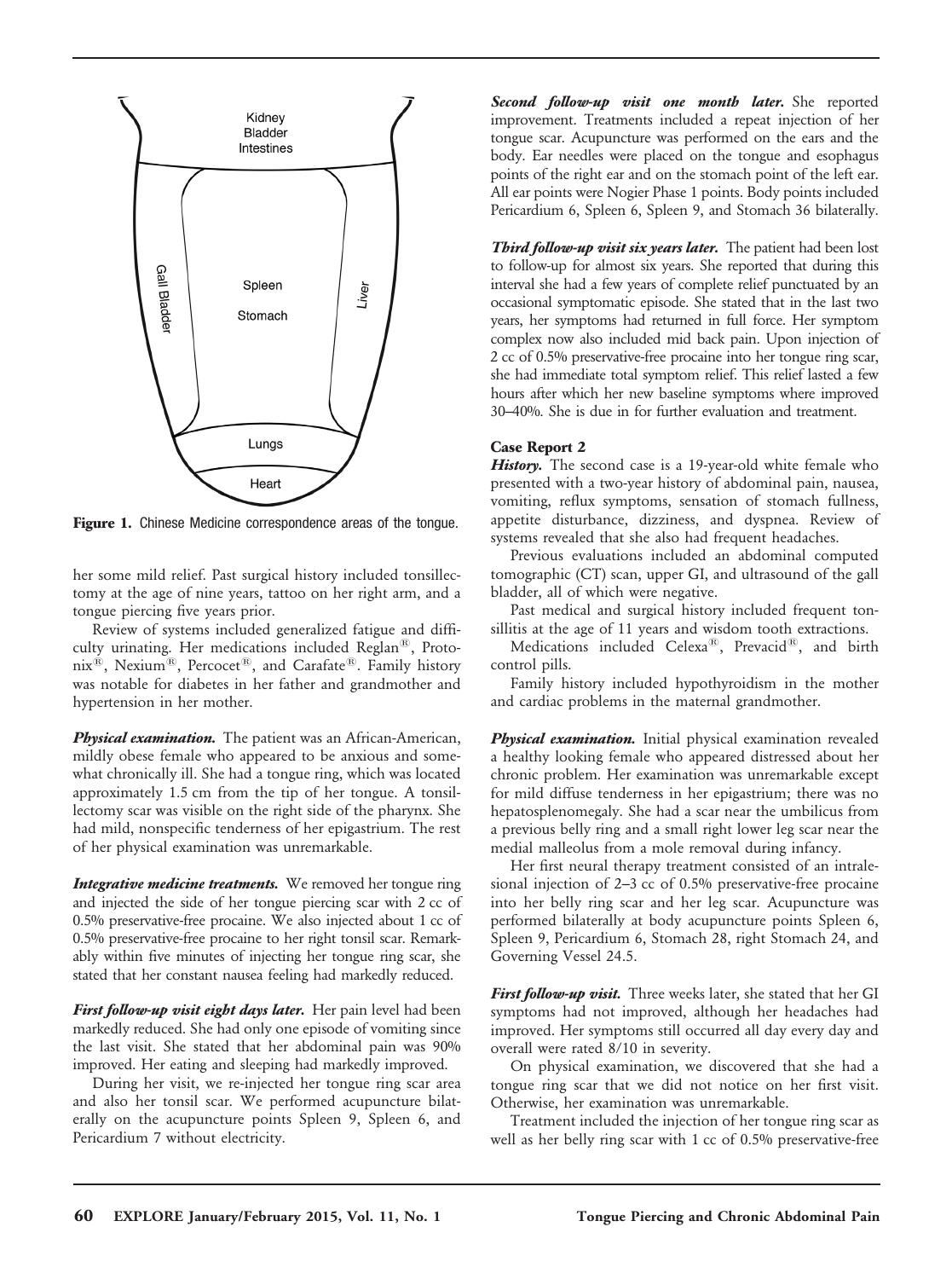<span id="page-2-0"></span>procaine to each site. Acupuncture was performed at Pericardium 6 and Stomach 36 bilaterally.

Second follow-up visit. At her second follow-up visit one week later, she stated that her abdominal pain level had decreased to a 6/10 severity. She thought that she had approximately 60% improvement overall. She still complained of some continued nausea. We repeated the previous visit's treatment.

Third follow-up visit. At her third follow-up visit one week later, her symptoms had decreased to 4/10 severity overall, but she noted that her symptoms still occurred after eating.

Neural therapy (injection of scars with procaine) treatment consisted of the same injections and locations as the previous visit. Acupuncture was performed bilaterally at Bladder 14, 23, and 25 and Pericardium 6.

Fourth follow-up visit. At her fourth follow-up visit six weeks later, she rated her symptoms 3/10 in severity. She felt that she was 90% improved overall. She noted no vomiting and was eating comfortably. The patient was treated in the manner of the third follow-up visit.

Five-year follow-up visit. At follow-up five years later, she came in for a minor illness. She stated that all her previous GI symptoms had resolved after the treatments that we performed five years earlier.

Recent telephone contact a few years later. Patient has remained symptom free.

### DISCUSSION

This is a fascinating case report of two patients that had intractable upper GI symptoms of abdominal pain, nausea, and vomiting. They both had a history of tongue rings. The second patient also had a history of a belly ring, but the treatment of her belly ring scar did not result in any improvement of her GI symptoms. Her GI symptoms improved after treatment of her tongue ring scar. In Chinese Medicine, the area where the tongue ring was placed is sai[d to](#page-3-0) be the correspondence area for the stomach on the tongue<sup>6–8</sup> ([Figure 1\)](#page-1-0). When Chinese medical doctors look at the tongue and observe abnormalities such as fissures or erosions in that area, they correlate those signs with stomach problems. The injections of scars with procaine have been used frequently in Europe and Germany under the rubric of neural therapy.<sup>9</sup> Neural therapy is a technique often in which scars are injected with preservative-free procaine to "unblock" or "resolve" "interference fields coming from abnormal scars." The interference field can be generated by any damaged tissue via chronic stimulation of afferent neurons in the autonomic nervous system resulting in chronic autonomic reflex activity such as nausea, vomiting, and pain. Dosch<sup>10</sup> discusses at length the mechanisms of action of "interference fields" and the use of procaine infiltration to remove these foci.

In the first patient, the marked relief that occurred was almost immediate. Her severe symptoms were cleared in three visits. Although a placebo effect cannot be excluded, one would expect that one of the many previous healthcare encounters, evaluations, and therapies would have elicited a placebo response. This author (M.K.C.) has also seen GI symptoms of nausea and abdominal pain associated with umbilical scars from surgical procedures and gall bladder surgery scars. These symptoms have been frequently relieved by procaine injections to the surface scars in our practice.

We believe that patients with abnormal upper gastrointestinal symptoms and a negative workup should have a search for "toxic scars" especially those on the tongue or abdomen. Only physicians trained in neural therapy should inject scars that are in the oral cavity or the tongue.

Both patients received acupuncture in addition to neural therapy. Future research is needed to quantify the individual contributions of each therapy. Our clinical impression is that in these two cases the neural therapy was the dominant factor.

These two cases are examples of the possible effectiveness of integrative medicine treatment procedures in patients who have failed standard medical management. Further study is recommended regarding the following: (1) the association of tongue ring scars and upper GI symptoms, (2) the determination of the relative contributions of acupuncture and neural therapy in successful treatment, and (3) the generalization of our observations of these two cases to larger patient populations. Research addressing the association of tongue ring scars and upper GI symptoms can be approached by designating a large urban University Healthcare System which cares for both adolescents and adults as a source population. Case control, retrospective cohort, and prospective cohort studies could then be conducted to determine the presence of an association. Such studies could be repeated in other source populations to determine generalizability. Determination of the relative contributions of acupuncture and neural therapy to treatment effectiveness is more challenging. Innovative research strategies including mixed methods and qualitative approaches will be required to further understand the impact of some of the highly individualized approaches to treatment used in integrative medicine.

#### Acknowledgment

We acknowledge Jae K. Chung for his assistance on this project.

#### **REFERENCES**

- 1. [Hennequin-Hoenderdos NL, Slot DE, Van der Weijden GA. The](http://refhub.elsevier.com/S1550-8307(14)00207-9/sbref1) [prevalence of oral and peri-oral piercings in young adults: a](http://refhub.elsevier.com/S1550-8307(14)00207-9/sbref1) [systematic review.](http://refhub.elsevier.com/S1550-8307(14)00207-9/sbref1) Int J Dent Hyg. 2012;10(3):223-228.
- 2. [Plessas A, Pepelassi E. Dental and periodontal complications of](http://refhub.elsevier.com/S1550-8307(14)00207-9/sbref2) [lip and tongue piercing: prevalence and in](http://refhub.elsevier.com/S1550-8307(14)00207-9/sbref2)fluencing factors. Aust Dent J[. 2012;57\(1\):71](http://refhub.elsevier.com/S1550-8307(14)00207-9/sbref2)–78.
- 3. [Kapferer I, Berger K, Stuerz K, Beier US. Self-reported compli](http://refhub.elsevier.com/S1550-8307(14)00207-9/sbref3)[cations with lip and tongue piercing.](http://refhub.elsevier.com/S1550-8307(14)00207-9/sbref3) Quintessence Int. 2010;41 [\(9\):731](http://refhub.elsevier.com/S1550-8307(14)00207-9/sbref3)–737.
- 4. [Charlton J, Adamson KA, Strachan MWJ, McKnight JA. Body](http://refhub.elsevier.com/S1550-8307(14)00207-9/sbref4) [piercing: a dangerous practice in Type I diabetes? Case reports](http://refhub.elsevier.com/S1550-8307(14)00207-9/sbref4) [and a survey of practices in piercing establishments in Lothian](http://refhub.elsevier.com/S1550-8307(14)00207-9/sbref4) [Pract Diabetes Int](http://refhub.elsevier.com/S1550-8307(14)00207-9/sbref4). 2004;23(4):166–168.